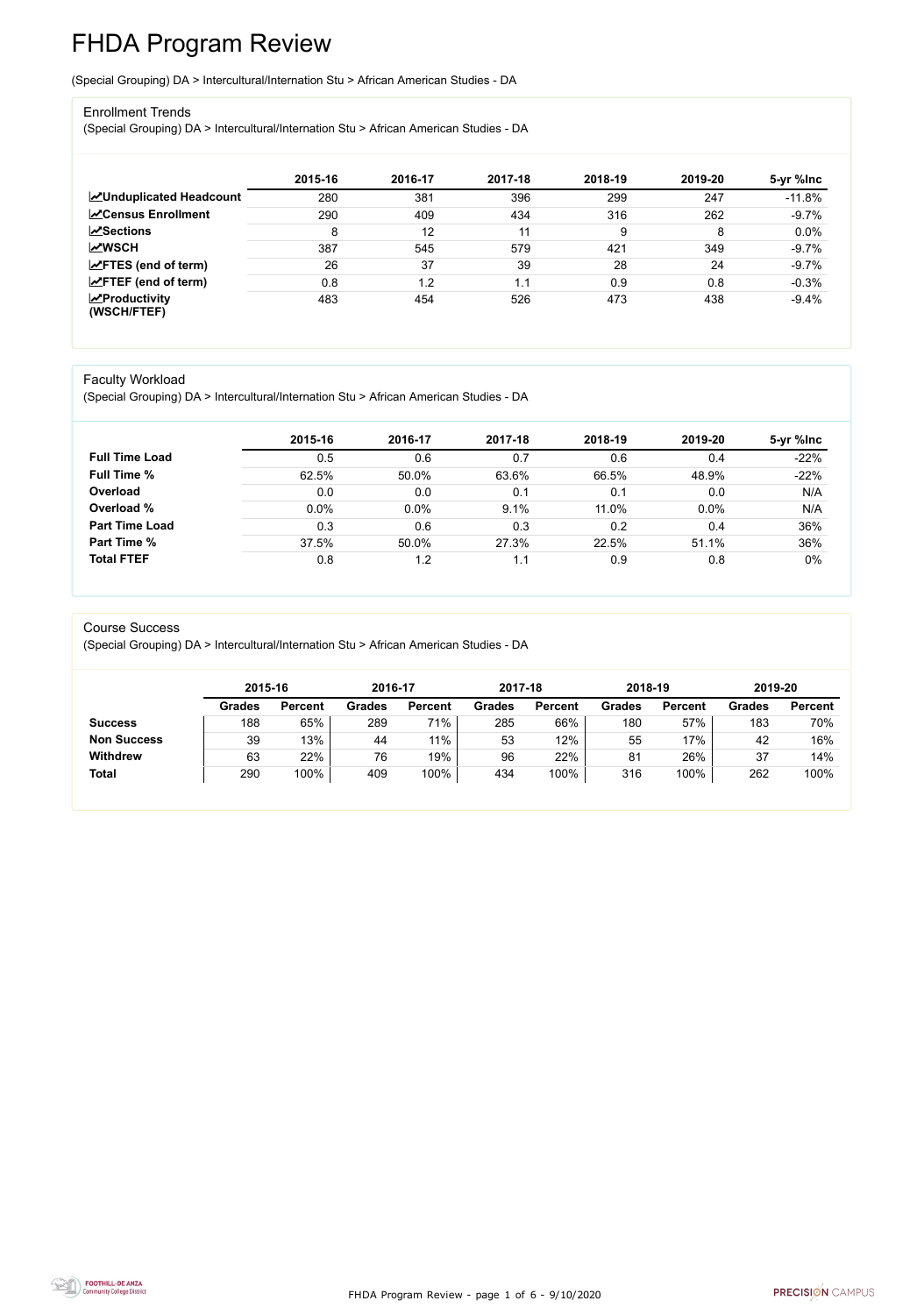FHDA Program Review - page 2 of 6 - 9/10/2020



### Course Success for African American, Latinx, and Filipinx Students

### Course Success for Asian, Native American, Pacific Islander, White, and Decline to State Students

|                    | 2015-16       |                | 2016-17       |                | 2017-18       |                | 2018-19       |                | 2019-20       |                |
|--------------------|---------------|----------------|---------------|----------------|---------------|----------------|---------------|----------------|---------------|----------------|
|                    | <b>Grades</b> | <b>Percent</b> | <b>Grades</b> | <b>Percent</b> | <b>Grades</b> | <b>Percent</b> | <b>Grades</b> | <b>Percent</b> | <b>Grades</b> | <b>Percent</b> |
| <b>Success</b>     | 86            | 60%            | 142           | 65%            | 153           | 61%            | 90            | 54%            | 116           | 69%            |
| <b>Non Success</b> | 23            | 16%            | 29            | 13%            | 38            | 15%            | 27            | 16%            | 26            | 16%            |
| <b>Withdrew</b>    | 35            | 24%            | 49            | 22%            | 61            | 24%            | 51            | 30%            | 25            | 15%            |
| <b>Total</b>       | 144           | 100%           | 220           | 100%           | 252           | 100%           | 168           | 100%           | 167           | 100%           |

|                    | 2015-16       |                | 2016-17       |                | 2017-18       |                | 2018-19       |                | 2019-20       |                |
|--------------------|---------------|----------------|---------------|----------------|---------------|----------------|---------------|----------------|---------------|----------------|
|                    | <b>Grades</b> | <b>Percent</b> | <b>Grades</b> | <b>Percent</b> | <b>Grades</b> | <b>Percent</b> | <b>Grades</b> | <b>Percent</b> | <b>Grades</b> | <b>Percent</b> |
| <b>Success</b>     | 102           | 70%            | 147           | 78%            | 132           | 73%            | 90            | 61%            | 67            | 71%            |
| <b>Non Success</b> | 16            | 11%            | 15            | 8%             | 15            | 8%             | 28            | 19%            | 16            | 17%            |
| <b>Withdrew</b>    | 28            | 19%            | 27            | 14%            | 35            | 19%            | 30            | 20%            | 12            | 13%            |
| <b>Total</b>       | 146           | 100%           | 189           | 100%           | 182           | 100%           | 148           | 100%           | 95            | 100%           |
|                    |               |                |               |                |               |                |               |                |               |                |

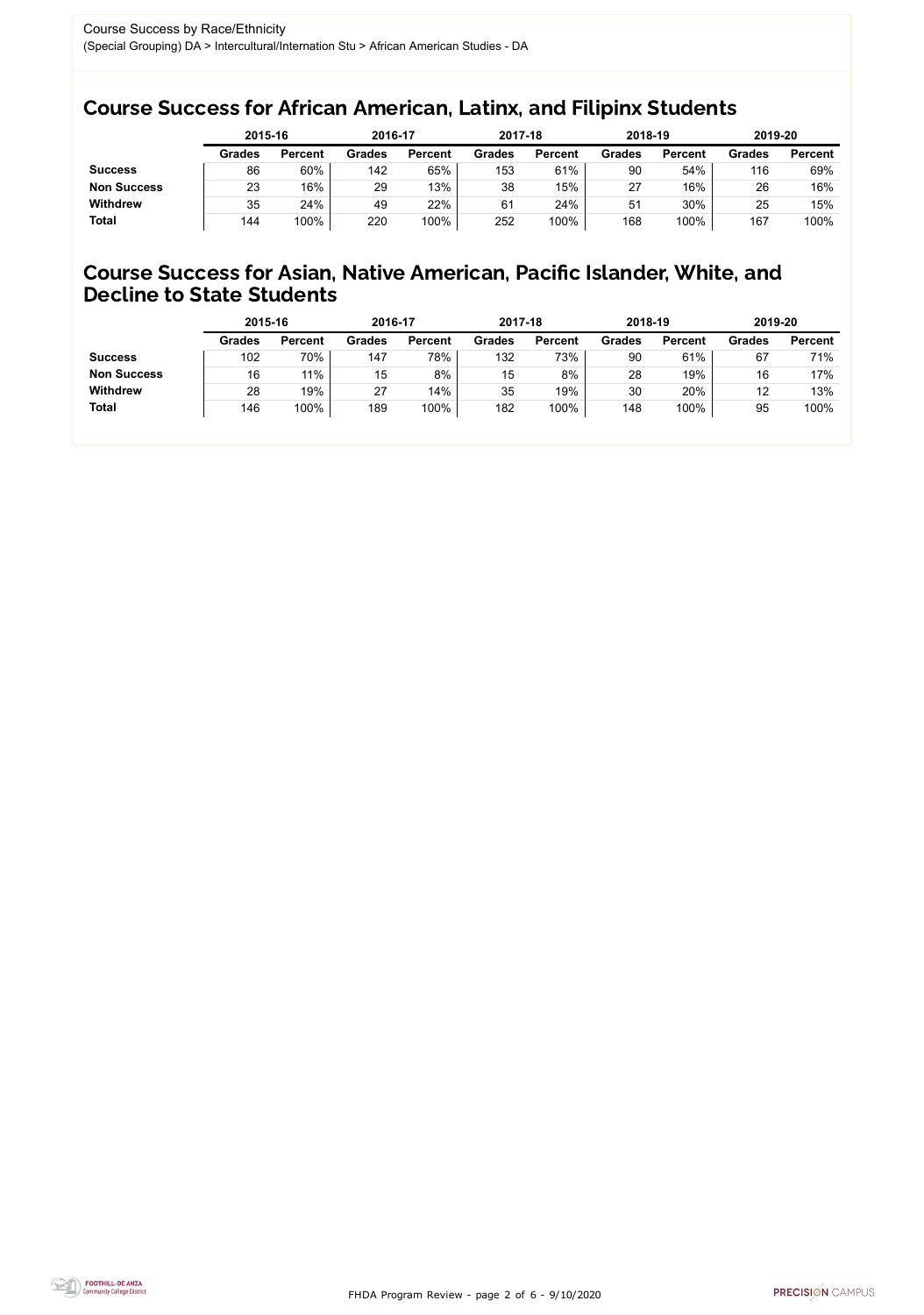FHDA Program Review - page 3 of 6 - 9/10/2020



Some courses may continue to be listed but no longer have data due to renumbering or because the course was not offered in the past five years.



## by Gender

|                     | 2015-16 |                |     | 2016-17        |     | 2017-18        |     | 2018-19        |     | 2019-20        |  |
|---------------------|---------|----------------|-----|----------------|-----|----------------|-----|----------------|-----|----------------|--|
|                     | Enr     | <b>Percent</b> | Enr | <b>Percent</b> | Enr | <b>Percent</b> | Enr | <b>Percent</b> | Enr | <b>Percent</b> |  |
| <b>Female</b>       | 155     | 53%            | 221 | 54%            | 254 | 59%            | 169 | 53%            | 143 | 55%            |  |
| <b>Male</b>         | 134     | 46%            | 182 | 44%            | 175 | 40%            | 146 | 46%            | 117 | 45%            |  |
| <b>Non-Binary</b>   |         | 0%             |     | 0%             |     | 0%             |     | 0%             |     | 0%             |  |
| <b>Not Reported</b> |         | 0%             | 6   | 1%             | 5   | $1\%$          |     | 0%             |     | 1%             |  |
| <b>Total</b>        | 290     | 100%           | 409 | 100%           | 434 | 100%           | 316 | 100%           | 262 | 100%           |  |

## by Ethnicity

|                         | 2015-16 |                |     | 2016-17        |     | 2017-18        |     | 2018-19        | 2019-20 |                |
|-------------------------|---------|----------------|-----|----------------|-----|----------------|-----|----------------|---------|----------------|
|                         | Enr     | <b>Percent</b> | Enr | <b>Percent</b> | Enr | <b>Percent</b> | Enr | <b>Percent</b> | Enr     | <b>Percent</b> |
| <b>African American</b> | 58      | 20%            | 99  | 24%            | 96  | 22%            | 79  | 25%            | 84      | 32%            |
| Asian                   | 100     | 34%            | 122 | 30%            | 109 | 25%            | 84  | 27%            | 45      | 17%            |
| <b>Filipinx</b>         | 19      | 7%             | 30  | 7%             | 33  | 8%             | 13  | 4%             | 15      | 6%             |
| Latinx                  | 67      | 23%            | 91  | 22%            | 123 | 28%            | 76  | 24%            | 68      | 26%            |
| <b>Native American</b>  | 2       | $1\%$          |     | $0\%$          | 3   | $1\%$          | 0   | $0\%$          |         | $0\%$          |
| <b>Pacific Islander</b> | 5       | 2%             |     | 2%             | 5   | 1%             |     | $0\%$          | 5       | 2%             |
| White                   | 36      | 12%            | 51  | 12%            | 64  | 15%            | 54  | 17%            | 35      | 13%            |
| <b>Decline to State</b> | 3       | $1\%$          | 8   | 2%             |     | $0\%$          | 9   | 3%             | 9       | 3%             |
| <b>Total</b>            | 290     | 100%           | 409 | 100%           | 434 | 100%           | 316 | 100%           | 262     | 100%           |

## by Age

|              | 2015-16 |                |     | 2016-17        |     | 2017-18        | 2018-19 |                | 2019-20 |                |
|--------------|---------|----------------|-----|----------------|-----|----------------|---------|----------------|---------|----------------|
|              | Enr     | <b>Percent</b> | Enr | <b>Percent</b> | Enr | <b>Percent</b> | Enr     | <b>Percent</b> | Enr     | <b>Percent</b> |
| 19 or less   | 38      | 13%            | 82  | 20%            | 64  | 15%            | 53      | 17%            | 54      | 21%            |
| $20 - 24$    | 181     | 62%            | 233 | 57%            | 268 | 62%            | 179     | 57%            | 152     | 58%            |
| 25-39        | 62      | 21%            | 84  | 21%            | 95  | 22%            | 75      | 24%            | 44      | 17%            |
| $40 +$       |         | 3%             | 10  | 2%             |     | 2%             | 9       | 3%             | 12      | 5%             |
| <b>Total</b> | 290     | 100%           | 409 | 100%           | 434 | 100%           | 316     | 100%           | 262     | 100%           |

## by Education Level

|                           | 2015-16 |                |     | 2016-17        |     | 2017-18        | 2018-19 |                | 2019-20 |                |
|---------------------------|---------|----------------|-----|----------------|-----|----------------|---------|----------------|---------|----------------|
|                           | Enr     | <b>Percent</b> | Enr | <b>Percent</b> | Enr | <b>Percent</b> | Enr     | <b>Percent</b> | Enr     | <b>Percent</b> |
| <b>Bachelor or higher</b> | 4       | $1\%$          | 5   | $1\%$          | 10  | 2%             |         | 2%             | 10      | 4%             |
| <b>Associate</b>          | 8       | 3%             | 6   | $1\%$          | 9   | 2%             |         | 3%             |         | $1\%$          |
| <b>HS/Equivalent</b>      | 266     | 92%            | 381 | 93%            | 405 | 93%            | 296     | 94%            | 236     | 90%            |
| <b>All Other</b>          | 12      | 4%             | 17  | 4%             | 10  | 2%             |         | 2%             | 14      | 5%             |
| <b>Total</b>              | 290     | 100%           | 409 | 100%           | 434 | 100%           | 316     | 100%           | 262     | 100%           |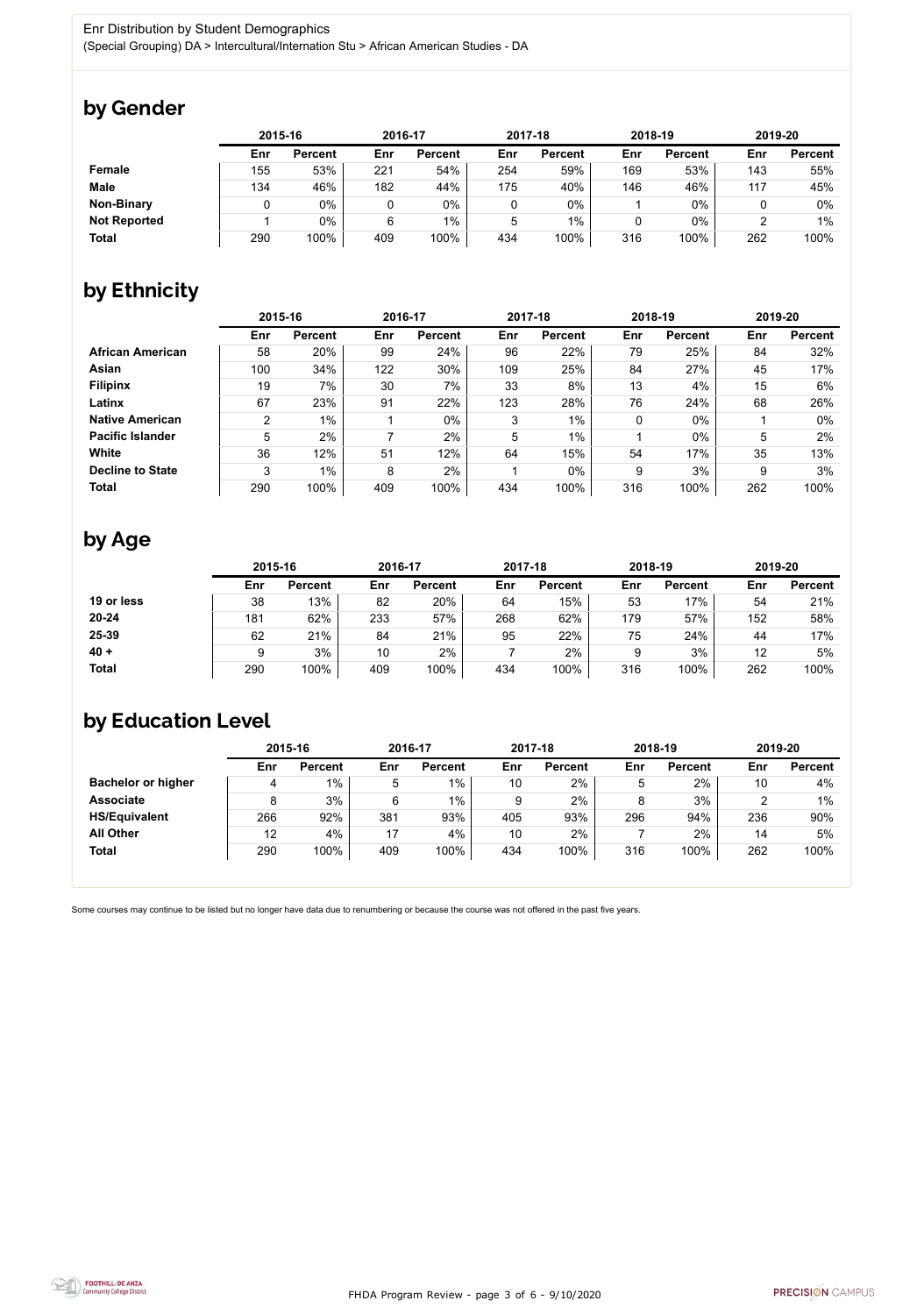FHDA Program Review - page 4 of 6 - 9/10/2020



#### Success Rates by Gender (Special Grouping) DA > Intercultural/Internation Stu > African American Studies - DA

|                     |                | 2019-20        |                    |                |                 |                |               |                |  |  |  |  |  |  |
|---------------------|----------------|----------------|--------------------|----------------|-----------------|----------------|---------------|----------------|--|--|--|--|--|--|
|                     | <b>Success</b> |                | <b>Non Success</b> |                | <b>Withdrew</b> |                | <b>Total</b>  |                |  |  |  |  |  |  |
|                     | <b>Grades</b>  | <b>Percent</b> | <b>Grades</b>      | <b>Percent</b> | <b>Grades</b>   | <b>Percent</b> | <b>Grades</b> | <b>Percent</b> |  |  |  |  |  |  |
| <b>Female</b>       | 99             | 69%            | 23                 | 16%            | 21              | 15%            | 143           | 100%           |  |  |  |  |  |  |
| <b>Male</b>         | 83             | 71%            | 18                 | 15%            | 16              | 14%            | 117           | 100%           |  |  |  |  |  |  |
| <b>Non-Binary</b>   | 0              | N/A            |                    | N/A            | 0               | N/A            |               | 100%           |  |  |  |  |  |  |
| <b>Not Reported</b> |                | 50%            |                    | 50%            | 0               | $0\%$          |               | 100%           |  |  |  |  |  |  |
| All                 | 183            | 70%            | 42                 | 16%            | 37              | 14%            | 262           | 100%           |  |  |  |  |  |  |

|                     |               | 2018-19                              |               |                |               |                 |               |                |  |  |  |  |  |  |
|---------------------|---------------|--------------------------------------|---------------|----------------|---------------|-----------------|---------------|----------------|--|--|--|--|--|--|
|                     |               | <b>Non Success</b><br><b>Success</b> |               |                |               | <b>Withdrew</b> | <b>Total</b>  |                |  |  |  |  |  |  |
|                     | <b>Grades</b> | <b>Percent</b>                       | <b>Grades</b> | <b>Percent</b> | <b>Grades</b> | <b>Percent</b>  | <b>Grades</b> | <b>Percent</b> |  |  |  |  |  |  |
| <b>Female</b>       | 92            | 54%                                  | 35            | 21%            | 42            | 25%             | 169           | 100%           |  |  |  |  |  |  |
| <b>Male</b>         | 87            | 60%                                  | 20            | 14%            | 39            | 27%             | 146           | 100%           |  |  |  |  |  |  |
| <b>Non-Binary</b>   |               | 100%                                 |               | 0%             | 0             | $0\%$           |               | 100%           |  |  |  |  |  |  |
| <b>Not Reported</b> | 0             | N/A                                  |               | N/A            | 0             | N/A             | 0             | 100%           |  |  |  |  |  |  |
| All                 | 180           | 57%                                  | 55            | 17%            | 81            | 26%             | 316           | 100%           |  |  |  |  |  |  |

|                     | 2017-18                                                                 |                |               |                |               |                |               |                |  |  |  |  |
|---------------------|-------------------------------------------------------------------------|----------------|---------------|----------------|---------------|----------------|---------------|----------------|--|--|--|--|
|                     | <b>Withdrew</b><br><b>Total</b><br><b>Non Success</b><br><b>Success</b> |                |               |                |               |                |               |                |  |  |  |  |
|                     | <b>Grades</b>                                                           | <b>Percent</b> | <b>Grades</b> | <b>Percent</b> | <b>Grades</b> | <b>Percent</b> | <b>Grades</b> | <b>Percent</b> |  |  |  |  |
| <b>Female</b>       | 165                                                                     | 65%            | 31            | 12%            | 58            | 23%            | 254           | 100%           |  |  |  |  |
| <b>Male</b>         | 116                                                                     | 66%            | 22            | 13%            | 37            | 21%            | 175           | 100%           |  |  |  |  |
| <b>Non-Binary</b>   |                                                                         | N/A            | 0             | N/A            | 0             | N/A            | 0             | 100%           |  |  |  |  |
| <b>Not Reported</b> | 4                                                                       | 80%            | $\mathbf 0$   | 0%             |               | 20%            | 5             | 100%           |  |  |  |  |
| All                 | 285                                                                     | 66%            | 53            | 12%            | 96            | 22%            | 434           | 100%           |  |  |  |  |

|                     |                |                |                    | 2016-17        |                 |                |               |                |
|---------------------|----------------|----------------|--------------------|----------------|-----------------|----------------|---------------|----------------|
|                     | <b>Success</b> |                | <b>Non Success</b> |                | <b>Withdrew</b> |                | <b>Total</b>  |                |
|                     | <b>Grades</b>  | <b>Percent</b> | <b>Grades</b>      | <b>Percent</b> | <b>Grades</b>   | <b>Percent</b> | <b>Grades</b> | <b>Percent</b> |
| <b>Female</b>       | 156            | 71%            | 25                 | 11%            | 40              | 18%            | 221           | 100%           |
| <b>Male</b>         | 129            | 71%            | 18                 | 10%            | 35              | 19%            | 182           | 100%           |
| <b>Non-Binary</b>   | 0              | N/A            |                    | N/A            | 0               | N/A            | 0             | 100%           |
| <b>Not Reported</b> | 4              | 67%            |                    | 17%            |                 | 17%            | 6             | 100%           |
| All                 | 289            | 71%            | 44                 | 11%            | 76              | 19%            | 409           | 100%           |

|                     |                |                |                    |                | 2015-16         |                |               |                |
|---------------------|----------------|----------------|--------------------|----------------|-----------------|----------------|---------------|----------------|
|                     | <b>Success</b> |                | <b>Non Success</b> |                | <b>Withdrew</b> |                | <b>Total</b>  |                |
|                     | <b>Grades</b>  | <b>Percent</b> | <b>Grades</b>      | <b>Percent</b> | <b>Grades</b>   | <b>Percent</b> | <b>Grades</b> | <b>Percent</b> |
| Female              | 101            | 65%            | 25                 | 16%            | 29              | 19%            | 155           | 100%           |
| <b>Male</b>         | 87             | 65%            | 14                 | 10%            | 33              | 25%            | 134           | 100%           |
| <b>Non-Binary</b>   |                | N/A            | 0                  | N/A            |                 | N/A            |               | 100%           |
| <b>Not Reported</b> |                | 0%             | 0                  | $0\%$          |                 | 100%           |               | 100%           |
| All                 | 188            | 65%            | 39                 | 13%            | 63              | 22%            | 290           | 100%           |

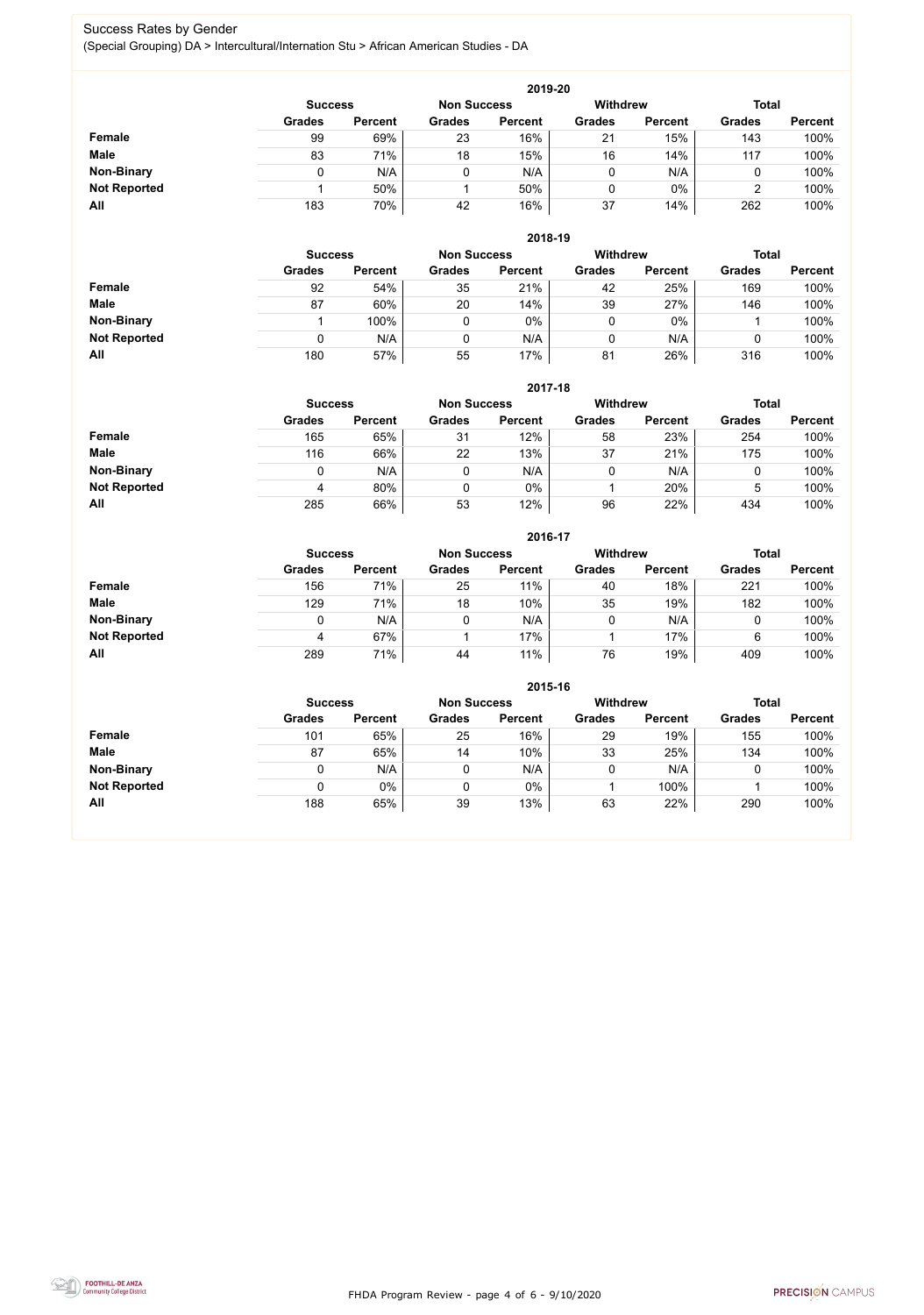FHDA Program Review - page 5 of 6 - 9/10/2020



#### Success Rates by Age (Special Grouping) DA > Intercultural/Internation Stu > African American Studies - DA

|            |                |                |                    | 2019-20        |                 |                |               |                |
|------------|----------------|----------------|--------------------|----------------|-----------------|----------------|---------------|----------------|
|            | <b>Success</b> |                | <b>Non Success</b> |                | <b>Withdrew</b> |                | <b>Total</b>  |                |
|            | <b>Grades</b>  | <b>Percent</b> | <b>Grades</b>      | <b>Percent</b> | <b>Grades</b>   | <b>Percent</b> | <b>Grades</b> | <b>Percent</b> |
| 19 or less | 40             | 74%            | 8                  | 15%            | 6               | 11%            | 54            | 100%           |
| $20 - 24$  | 107            | 70%            | 24                 | 16%            | 21              | 14%            | 152           | 100%           |
| 25-39      | 30             | 68%            | 8                  | 18%            | 6               | 14%            | 44            | 100%           |
| $40 +$     | 6              | 50%            | 2                  | 17%            | 4               | 33%            | 12            | 100%           |
| <b>All</b> | 183            | 70%            | 42                 | 16%            | 37              | 14%            | 262           | 100%           |

|            |                |                    |               | 2018-19         |               |                |               |                |
|------------|----------------|--------------------|---------------|-----------------|---------------|----------------|---------------|----------------|
|            | <b>Success</b> | <b>Non Success</b> |               | <b>Withdrew</b> |               | <b>Total</b>   |               |                |
|            | <b>Grades</b>  | <b>Percent</b>     | <b>Grades</b> | <b>Percent</b>  | <b>Grades</b> | <b>Percent</b> | <b>Grades</b> | <b>Percent</b> |
| 19 or less | 34             | 64%                | 9             | 17%             | 10            | 19%            | 53            | 100%           |
| $20 - 24$  | 108            | 60%                | 28            | 16%             | 43            | 24%            | 179           | 100%           |
| 25-39      | 36             | 48%                | 16            | 21%             | 23            | 31%            | 75            | 100%           |
| $40 +$     | ົ              | 22%                | ົ             | 22%             | 5             | 56%            | 9             | 100%           |
| All        | 180            | 57%                | 55            | 17%             | 81            | 26%            | 316           | 100%           |

|            |                                      |                |               | 2017-18        |                 |                |               |                |
|------------|--------------------------------------|----------------|---------------|----------------|-----------------|----------------|---------------|----------------|
|            | <b>Non Success</b><br><b>Success</b> |                |               |                | <b>Withdrew</b> |                | <b>Total</b>  |                |
|            | <b>Grades</b>                        | <b>Percent</b> | <b>Grades</b> | <b>Percent</b> | <b>Grades</b>   | <b>Percent</b> | <b>Grades</b> | <b>Percent</b> |
| 19 or less | 41                                   | 64%            | 8             | 13%            | 15              | 23%            | 64            | 100%           |
| $20 - 24$  | 183                                  | 68%            | 32            | 12%            | 53              | 20%            | 268           | 100%           |
| 25-39      | 56                                   | 59%            | 12            | 13%            | 27              | 28%            | 95            | 100%           |
| $40 +$     | 5                                    | 71%            |               | 14%            |                 | 14%            |               | 100%           |
| All        | 285                                  | 66%            | 53            | 12%            | 96              | 22%            | 434           | 100%           |

|            |                |                    |               | 2016-17         |               |                |               |                |
|------------|----------------|--------------------|---------------|-----------------|---------------|----------------|---------------|----------------|
|            | <b>Success</b> | <b>Non Success</b> |               | <b>Withdrew</b> |               | <b>Total</b>   |               |                |
|            | <b>Grades</b>  | <b>Percent</b>     | <b>Grades</b> | <b>Percent</b>  | <b>Grades</b> | <b>Percent</b> | <b>Grades</b> | <b>Percent</b> |
| 19 or less | 62             | 76%                | 11            | 13%             | 9             | 11%            | 82            | 100%           |
| $20 - 24$  | 167            | 72%                | 22            | 9%              | 44            | 19%            | 233           | 100%           |
| 25-39      | 53             | 63%                | 9             | 11%             | 22            | 26%            | 84            | 100%           |
| $40 +$     |                | 70%                | 2             | 20%             |               | 10%            | 10            | 100%           |
| All        | 289            | 71%                | 44            | 11%             | 76            | 19%            | 409           | 100%           |

|            |                |                |                    | 2015-16        |                 |                |               |                |
|------------|----------------|----------------|--------------------|----------------|-----------------|----------------|---------------|----------------|
|            | <b>Success</b> |                | <b>Non Success</b> |                | <b>Withdrew</b> |                | <b>Total</b>  |                |
|            | <b>Grades</b>  | <b>Percent</b> | <b>Grades</b>      | <b>Percent</b> | <b>Grades</b>   | <b>Percent</b> | <b>Grades</b> | <b>Percent</b> |
| 19 or less | 26             | 68%            | 2                  | 5%             | 10              | 26%            | 38            | 100%           |
| $20 - 24$  | 127            | 70%            | 21                 | 12%            | 33              | 18%            | 181           | 100%           |
| 25-39      | 29             | 47%            | 14                 | 23%            | 19              | 31%            | 62            | 100%           |
| $40 +$     | 6              | 67%            | 2                  | 22%            |                 | 11%            | 9             | 100%           |
| <b>All</b> | 188            | 65%            | 39                 | 13%            | 63              | 22%            | 290           | 100%           |